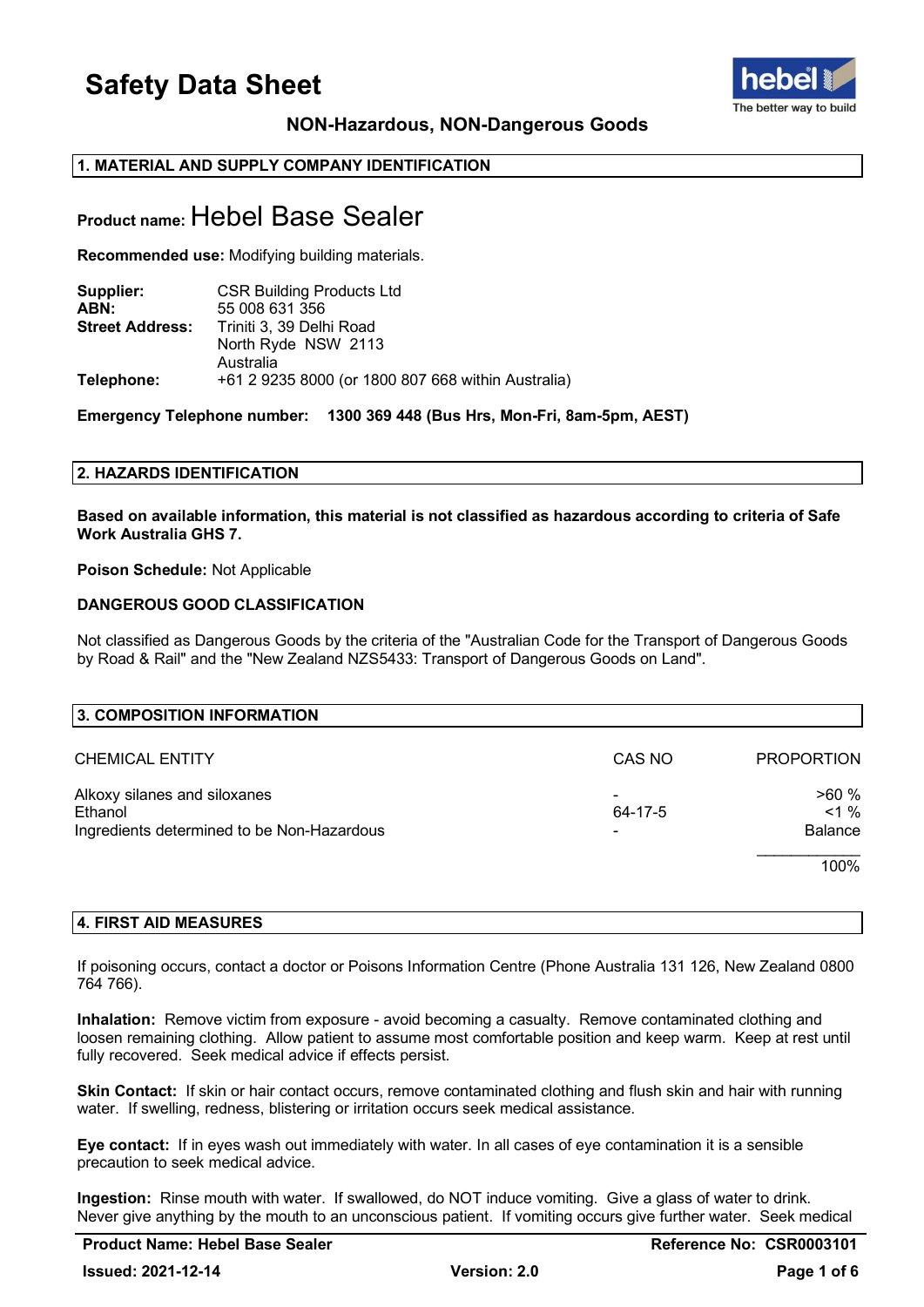

advice.

**PPE for First Aiders:** Wear safety shoes, overalls, gloves, safety glasses. Available information suggests that gloves made from nitrile rubber should be suitable for intermittent contact. However, due to variations in glove construction and local conditions, the user should make a final assessment. Always wash hands before smoking, eating, drinking or using the toilet. Wash contaminated clothing and other protective equipment before storing or re-using.

**Notes to physician:** Treat symptomatically.

## **5. FIRE FIGHTING MEASURES**

**Hazchem Code:** Not applicable.

**Suitable extinguishing media:** If material is involved in a fire use water fog (or if unavailable fine water spray), alcohol resistant foam, standard foam, dry agent (carbon dioxide, dry chemical powder).

**Specific hazards:** Combustible material.

**Fire fighting further advice:** On burning or decomposing may emit toxic fumes. Fire fighters to wear selfcontained breathing apparatus and suitable protective clothing if risk of exposure to vapour or products of combustion or decomposition.

## **6. ACCIDENTAL RELEASE MEASURES**

## **SMALL SPILLS**

Wear protective equipment to prevent skin and eye contamination. Avoid inhalation of vapours or dust. Wipe up with absorbent (clean rag or paper towels). Collect and seal in properly labelled containers or drums for disposal.

## **LARGE SPILLS**

Clear area of all unprotected personnel. Slippery when spilt. Avoid accidents, clean up immediately. Wear protective equipment to prevent skin and eye contamination and the inhalation of dust. Work up wind or increase ventilation. Cover with damp absorbent (inert material, sand or soil). Sweep or vacuum up, but avoid generating dust. Collect and seal in properly labelled containers or drums for disposal. If contamination of crops, sewers or waterways has occurred advise local emergency services.

## **Dangerous Goods - Initial Emergency Response Guide No:** Not applicable

## **7. HANDLING AND STORAGE**

**Handling:** Avoid eye contact and repeated or prolonged skin contact. Avoid inhalation of dust.

**Storage:** Store in a cool, dry, well-ventilated place and out of direct sunlight. Store away from foodstuffs. Store away from incompatible materials described in Section 10. Store away from sources of heat and/or ignition. Keep container standing upright. Keep containers closed when not in use - check regularly for spills.

## **8. EXPOSURE CONTROLS / PERSONAL PROTECTION**

## **National occupational exposure limits:**

|                                        | TWA          |       | <b>STEL</b>    |                | <b>NOTICES</b>           |  |
|----------------------------------------|--------------|-------|----------------|----------------|--------------------------|--|
|                                        | ppm          | mg/m3 | ppm            | mg/m3          |                          |  |
| Ethyl alcohol                          | 1000         | 1880  | $\blacksquare$ | $\blacksquare$ |                          |  |
| As published by Safe Work Australia.   |              |       |                |                |                          |  |
| <b>Product Name: Hebel Base Sealer</b> |              |       |                |                | Reference No: CSR0003101 |  |
| <b>Issued: 2021-12-14</b>              | Version: 2.0 |       |                |                | Page 2 of 6              |  |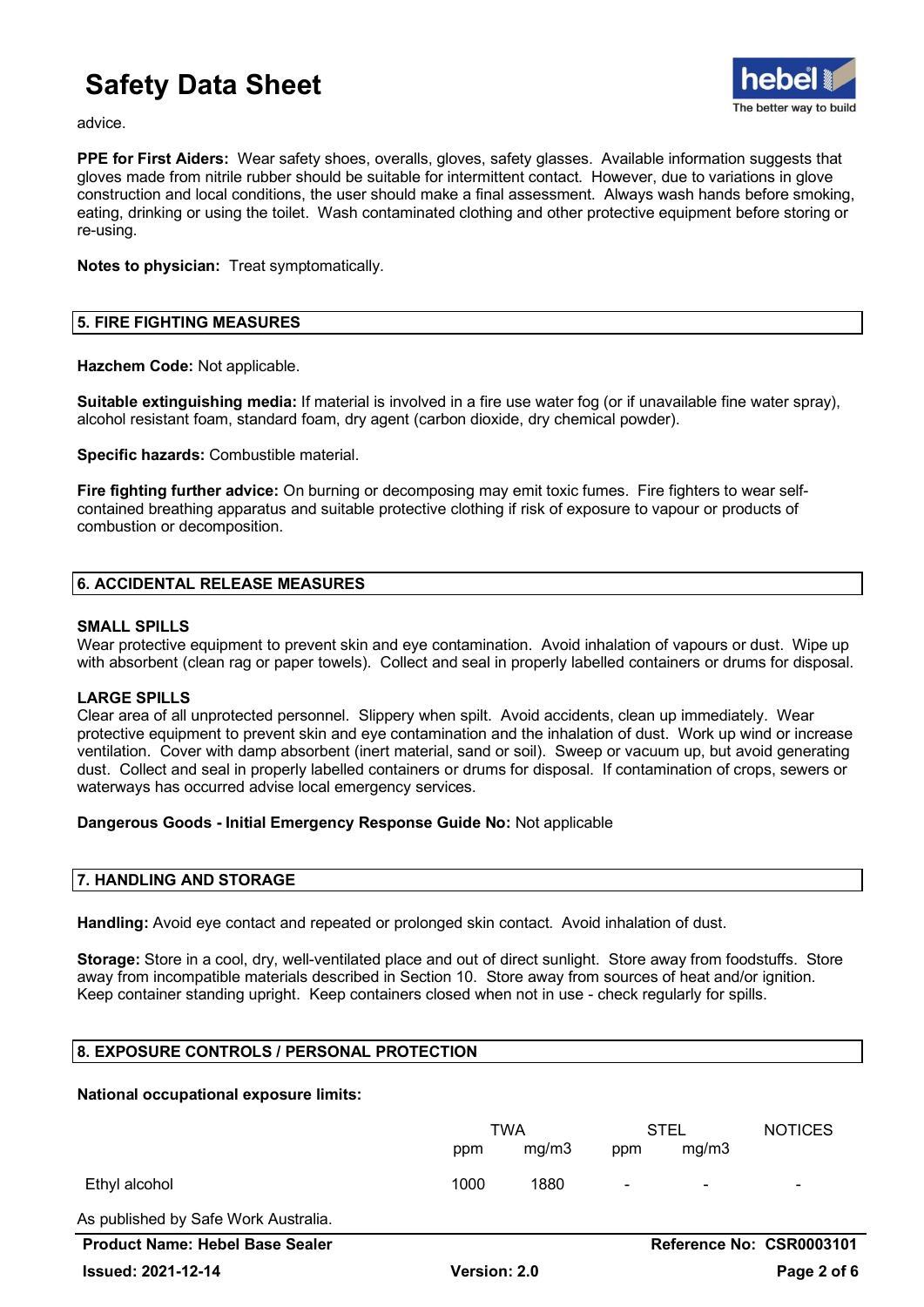

TWA - The time-weighted average airborne concentration over an eight-hour working day, for a five-day working week over an entire working life.

STEL (Short Term Exposure Limit) - the average airborne concentration over a 15 minute period which should not be exceeded at any time during a normal eight-hour workday.

These Exposure Standards are guides to be used in the control of occupational health hazards. All atmospheric contamination should be kept to as low a level as is workable. These exposure standards should not be used as fine dividing lines between safe and dangerous concentrations of chemicals. They are not a measure of relative toxicity.

If the directions for use on the product label are followed, exposure of individuals using the product should not exceed the above standard. The standard was created for workers who are routinely, potentially exposed during product manufacture.

**Biological Limit Values:** As per the "National Model Regulations for the Control of Workplace Hazardous Substances (Safe Work Australia)" the ingredients in this material do not have a Biological Limit Allocated.

**Engineering Measures:** Ensure ventilation is adequate to maintain air concentrations below Exposure Standards. Use only in well ventilated areas. Avoid generating and inhaling dusts. Use with local exhaust ventilation or while wearing dust mask.

**Personal Protection Equipment:** SAFETY SHOES, OVERALLS, GLOVES, SAFETY GLASSES.

Personal protective equipment (PPE) must be suitable for the nature of the work and any hazard associated with the work as identified by the risk assessment conducted.

Wear safety shoes, overalls, gloves, safety glasses. Available information suggests that gloves made from nitrile rubber should be suitable for intermittent contact. However, due to variations in glove construction and local conditions, the user should make a final assessment. Always wash hands before smoking, eating, drinking or using the toilet. Wash contaminated clothing and other protective equipment before storing or re-using.

**Hygiene measures:** Keep away from food, drink and animal feeding stuffs. When using do not eat, drink or smoke. Wash hands prior to eating, drinking or smoking. Avoid contact with clothing. Avoid eye contact and repeated or prolonged skin contact. Avoid inhalation of dust. Ensure that eyewash stations and safety showers are close to the workstation location.

## **9. PHYSICAL AND CHEMICAL PROPERTIES**

| Form:<br>Colour:<br>Odour:                                                                                                                                                                                                                                                                                             | Paste<br>White to yellow<br>Faint |                                                                                                      |
|------------------------------------------------------------------------------------------------------------------------------------------------------------------------------------------------------------------------------------------------------------------------------------------------------------------------|-----------------------------------|------------------------------------------------------------------------------------------------------|
| Solubility:<br><b>Specific Gravity:</b><br><b>Relative Vapour Density (air=1):</b><br>Vapour Pressure (20 °C):<br>Flash Point (°C):<br>Flammability Limits (%):<br><b>Autoignition Temperature (°C):</b><br>Melting Point/Range (°C):<br>Boiling Point/Range (°C):<br>pH:<br><b>Viscosity:</b><br>Total VOC (g/Litre): |                                   | Miscible with water<br>0.9<br>N Av<br>N Av<br>64<br>N Av<br>265<br>0<br>100<br>N Av<br>N App<br>N Av |

(Typical values only - consult specification sheet)  $N Av = Not available, N App = Not applicable$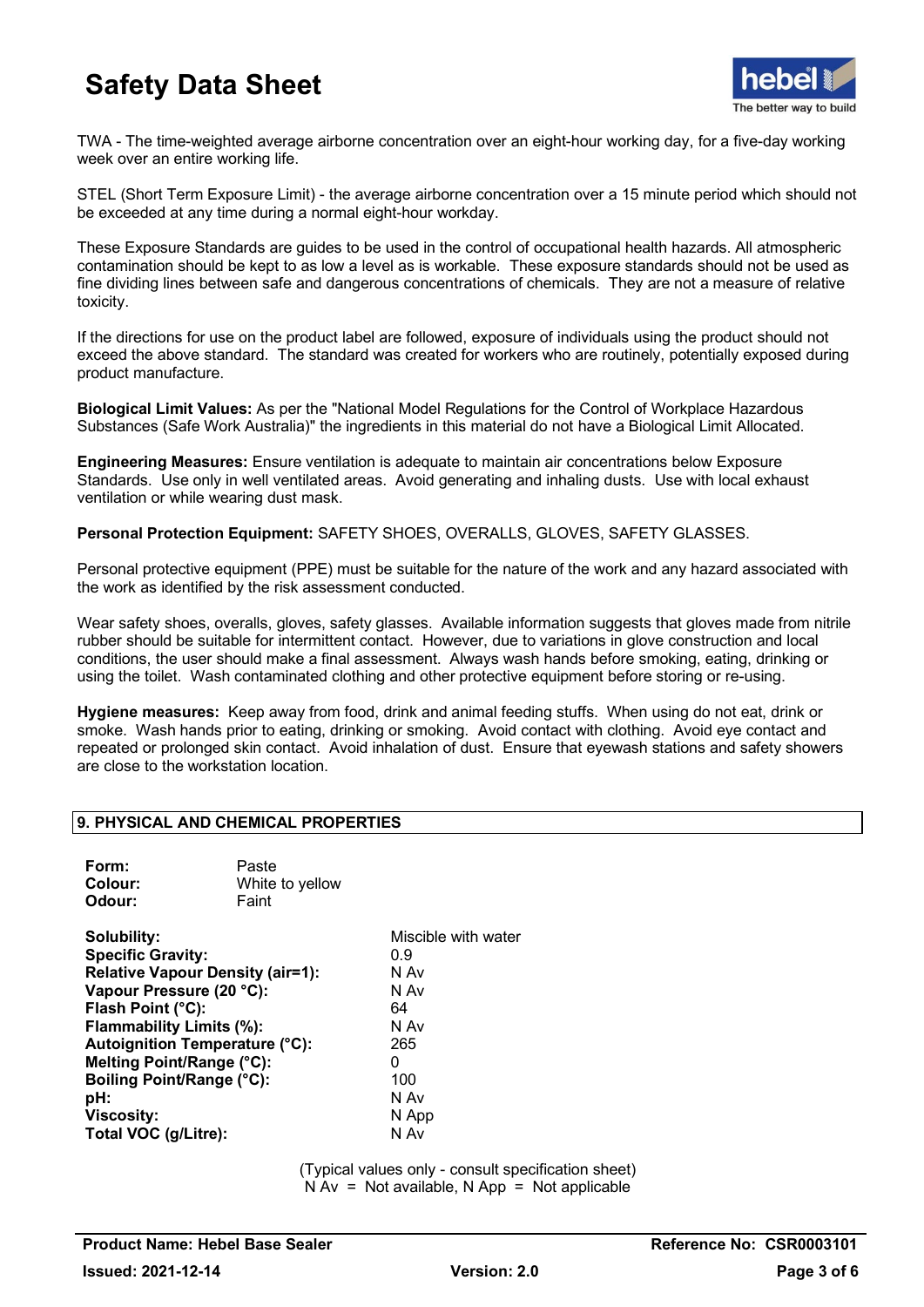## **10. STABILITY AND REACTIVITY**

**Chemical stability:** This material is thermally stable when stored and used as directed.

**Conditions to avoid:** Elevated temperatures and sources of ignition.

**Incompatible materials:** Oxidising agents.

**Hazardous decomposition products:** Carbon dioxide, carbon monoxide, smoke and other toxic fumes.

**Hazardous reactions:** No known hazardous reactions.

## **11. TOXICOLOGICAL INFORMATION**

No adverse health effects expected if the product is handled in accordance with this Safety Data Sheet and the product label. Symptoms or effects that may arise if the product is mishandled and overexposure occurs are:

## **Acute Effects**

**Inhalation:** Material may be an irritant to mucous membranes and respiratory tract.

**Skin contact:** Contact with skin may result in irritation.

**Ingestion:** Swallowing can result in nausea, vomiting and irritation of the gastrointestinal tract.

**Eye contact:** May be an eye irritant. Exposure to the dust may cause discomfort due to particulate nature. May cause physical irritation to the eyes.

## **Acute toxicity**

**Inhalation:** This material has been classified as not hazardous for acute inhalation exposure. Acute toxicity estimate (based on ingredients):  $LC_{50}$  > 5.0 mg/L for dust.

**Skin contact:** This material has been classified as not hazardous for acute dermal exposure. Acute toxicity estimate (based on ingredients):  $LD_{50}$  > 2,000 mg/Kg bw

**Ingestion:** This material has been classified as not hazardous for acute ingestion exposure. Acute toxicity estimate (based on ingredients):  $LD_{50}$  > 2,000 mg/Kg bw

**Corrosion/Irritancy:** Eye: this material has been classified as not corrosive or irritating to eyes. Skin: this material has been classified as not corrosive or irritating to skin.

**Sensitisation:** Inhalation: this material has been classified as not a respiratory sensitiser. Skin: this material has been classified as not a skin sensitiser.

**Aspiration hazard:** This material has been classified as not an aspiration hazard.

**Specific target organ toxicity (single exposure):** This material has been classified as not a specific hazard to target organs by a single exposure.

## **Chronic Toxicity**

**Mutagenicity:** This material has been classified as not a mutagen.

**Carcinogenicity:** This material has been classified as not a carcinogen.

**Reproductive toxicity (including via lactation):** This material has been classified as not a reproductive toxicant.

**Specific target organ toxicity (repeat exposure):** This material has been classified as not a specific hazard to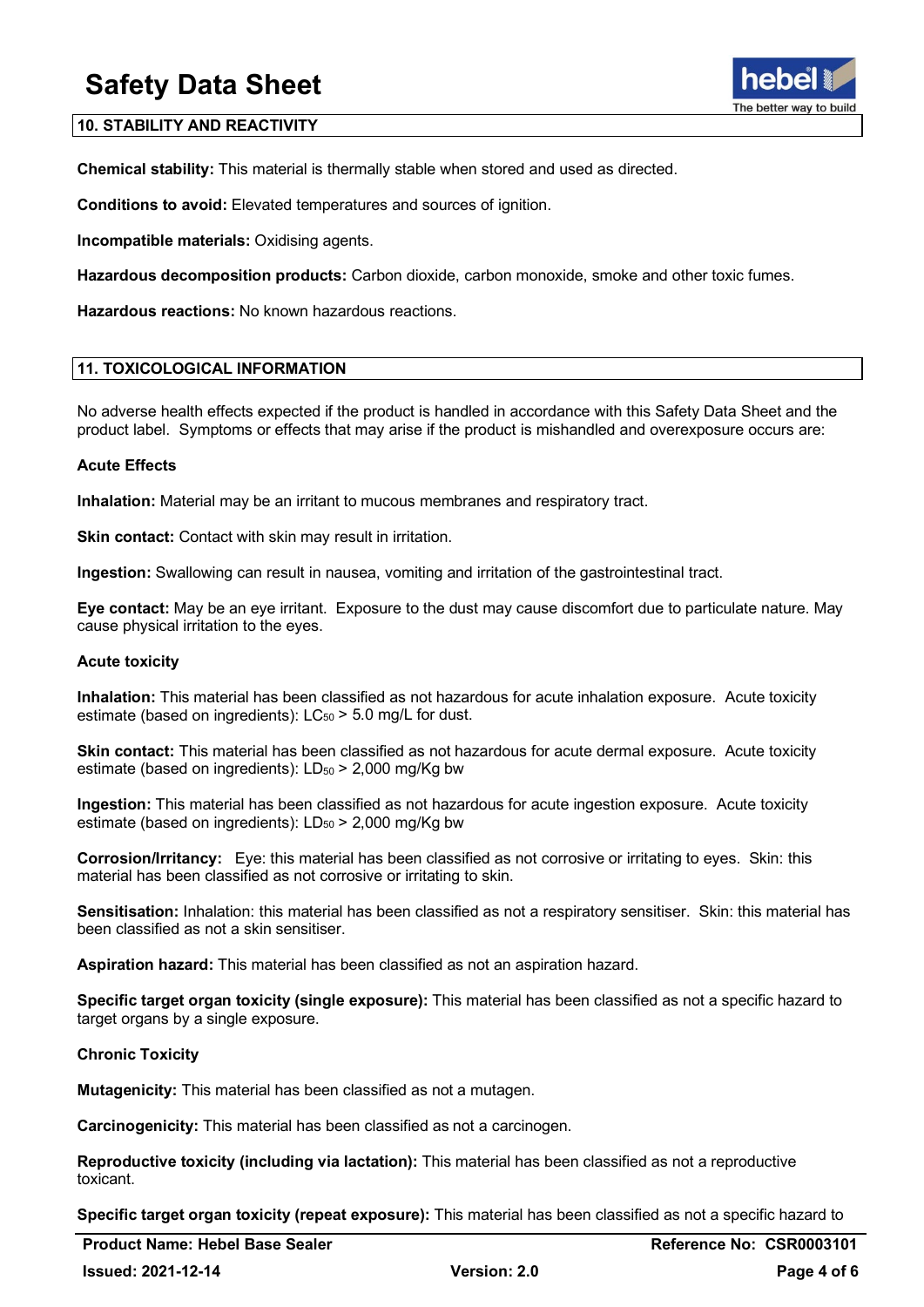target organs by repeat exposure.



## **12. ECOLOGICAL INFORMATION**

Avoid contaminating waterways.

**Acute aquatic hazard:** This material has been classified as not hazardous for acute aquatic exposure. Acute toxicity estimate (based on ingredients): > 100 mg/L

**Long-term aquatic hazard:** This material has been classified as not hazardous for chronic aquatic exposure. Non-rapidly or rapidly degradable substance for which there are adequate chronic toxicity data available OR in the absence of chronic toxicity data, Acute toxicity estimate (based on ingredients): >100 mg/L, where the substance is not rapidly degradable and/or BCF  $\leq$  500 and/or log K<sub>ow</sub>  $\lt$  4.

**Ecotoxicity:** No information available.

**Persistence and degradability:** No information available.

**Bioaccumulative potential:** No information available.

**Mobility:** No information available.

## **13. DISPOSAL CONSIDERATIONS**

Persons conducting disposal, recycling or reclamation activities should ensure that appropriate personal protection equipment is used, see "Section 8. Exposure Controls and Personal Protection" of this SDS.

If possible material and its container should be recycled. If material or container cannot be recycled, dispose in accordance with local, regional, national and international Regulations.

## **14. TRANSPORT INFORMATION**

## **ROAD AND RAIL TRANSPORT**

Not classified as Dangerous Goods by the criteria of the "Australian Code for the Transport of Dangerous Goods by Road & Rail" and the "New Zealand NZS5433: Transport of Dangerous Goods on Land".

#### **MARINE TRANSPORT**

Not classified as Dangerous Goods by the criteria of the International Maritime Dangerous Goods Code (IMDG Code) for transport by sea.

#### **AIR TRANSPORT**

Not classified as Dangerous Goods by the criteria of the International Air Transport Association (IATA) Dangerous Goods Regulations for transport by air.

## **15. REGULATORY INFORMATION**

## **This material is not subject to the following international agreements:**

Montreal Protocol (Ozone depleting substances) The Stockholm Convention (Persistent Organic Pollutants) The Rotterdam Convention (Prior Informed Consent) Basel Convention (Hazardous Waste) International Convention for the Prevention of Pollution from Ships (MARPOL)

## **This material/constituent(s) is covered by the following requirements:**

The Standard for the Uniform Scheduling of Medicines and Poisons (SUSMP) established under the Therapeutic Goods Act (Commonwealth): Not Applicable.